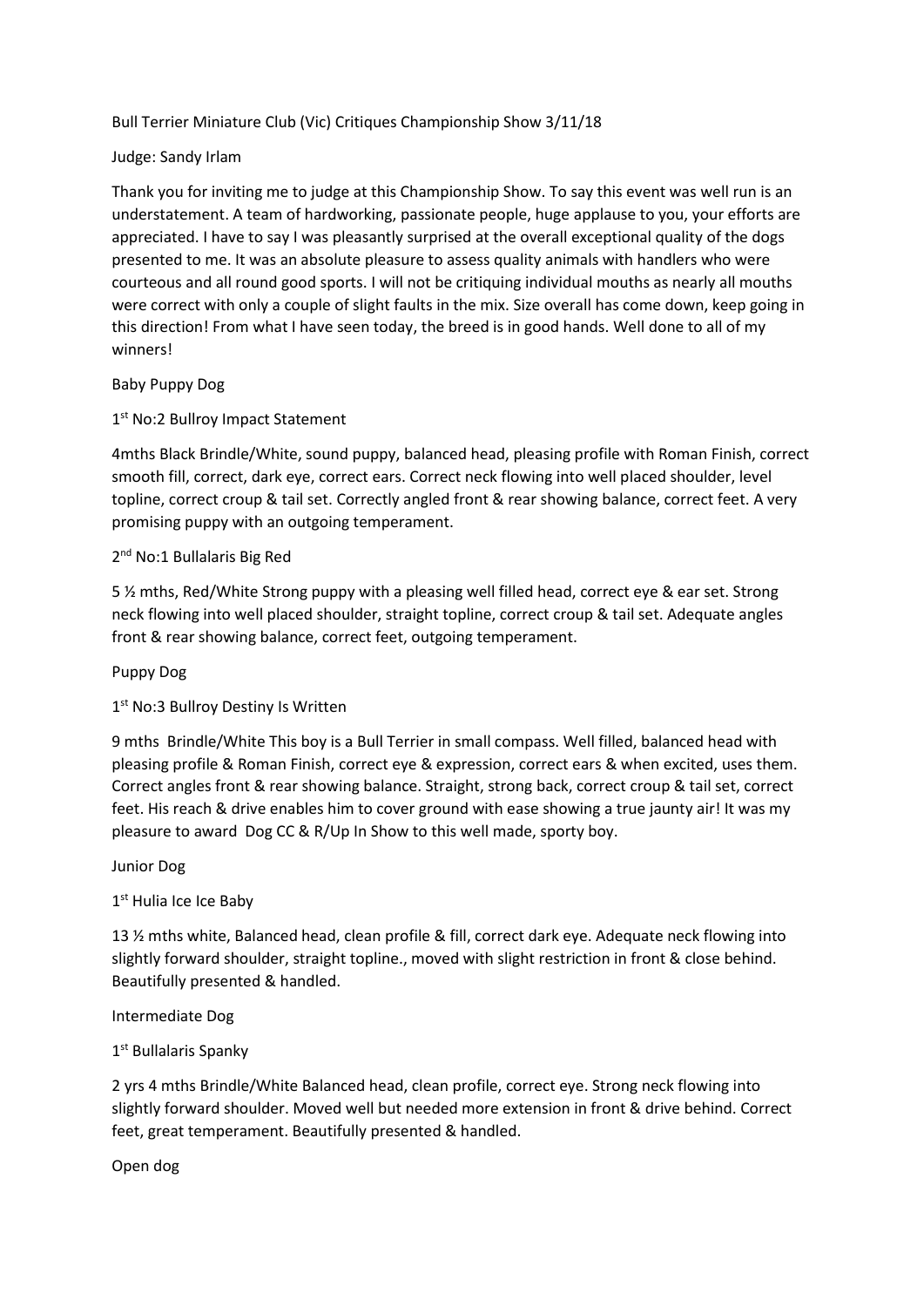### 1 st No: 9 Hulia Im A Tiger

? Brindle/white Balanced head, clean profile & fill, correct dark eye, correct ears. Strong neck flowing into well placed shoulder, straight, strong back, correct croup & tail set. Correct angles front & rear showing balance, correct feet. Moved with good reach & drive covering ground. It was a pleasure to award this boy reserve cc.

2<sup>nd</sup> No: 8 Ch: Fickmini Stinkface At Nobul

1yr white, balanced head, adequate profile & fill, correct eye & ears. Neck flows into slightly forward shoulder, long back, adequately angled front & rear, moves a little close behind. Tight feet, great temperament. Beautifully presented.

Minor Puppy Bitch

1<sup>st</sup> No:10 Chrysaliss Fatal Attraction

7 ½ mths white/black ear, correct head with elegant profile & adequate fill. Adequate neck, straight topline although a little long in back. Correct croup & tail set. Adequate angles front & rear , correct feet. Beautifully presented & handled.

Junior Bitch

1 st No:12 Fickmini Pipebomb (AI)

12mths white/black eye patch, balanced head, correct profile, adequate fill, dark eye, correct ears. Good length of neck, slightly long back. Adequate angles front & rear, correct croup & tail set, correct feet. Showy girl, beautifully presented & handled.

## 2<sup>nd</sup> No:11 Bullalaris Bindi Boo

9 ½ mths Solid Brindle, balanced head with adequate profile & fill, dark eye, well placed ears, strong neck flowing into slightly forward placed shoulder, long back with rise over the croup, adequate angles front & rear. This girl was not entirely happy to be shown in the noisy environment but her handler did an excellent job in getting the most out of her.

Intermediate Bitch

1 st No:14 Hulia Sugar Pie

2yrs 3wks, white, balanced head with pleasing profile & fill, correct, dark eye, correct ears, neck flows into well placed shoulder. Correctly angled front & rear showing balance. Straight, strong topline, moved with good reach & drive. Hind feet correct, front feet correct but toes are splayed. A quality bitch, beautifully presented & handled. it was my pleasure to award reserve CC

2<sup>nd</sup> No:13 Ch: Cherrypieap Werever I May Roam

2yrs 4mths, Brindle/White, balanced

head, pleasing profile, correct eyes &ears. Good neck flowing into slightly forward shoulder, slightly long in back, strong loin. Adequately angled front & rear , correct feet.

3 rd No:15 Sariluda Flash Dancer